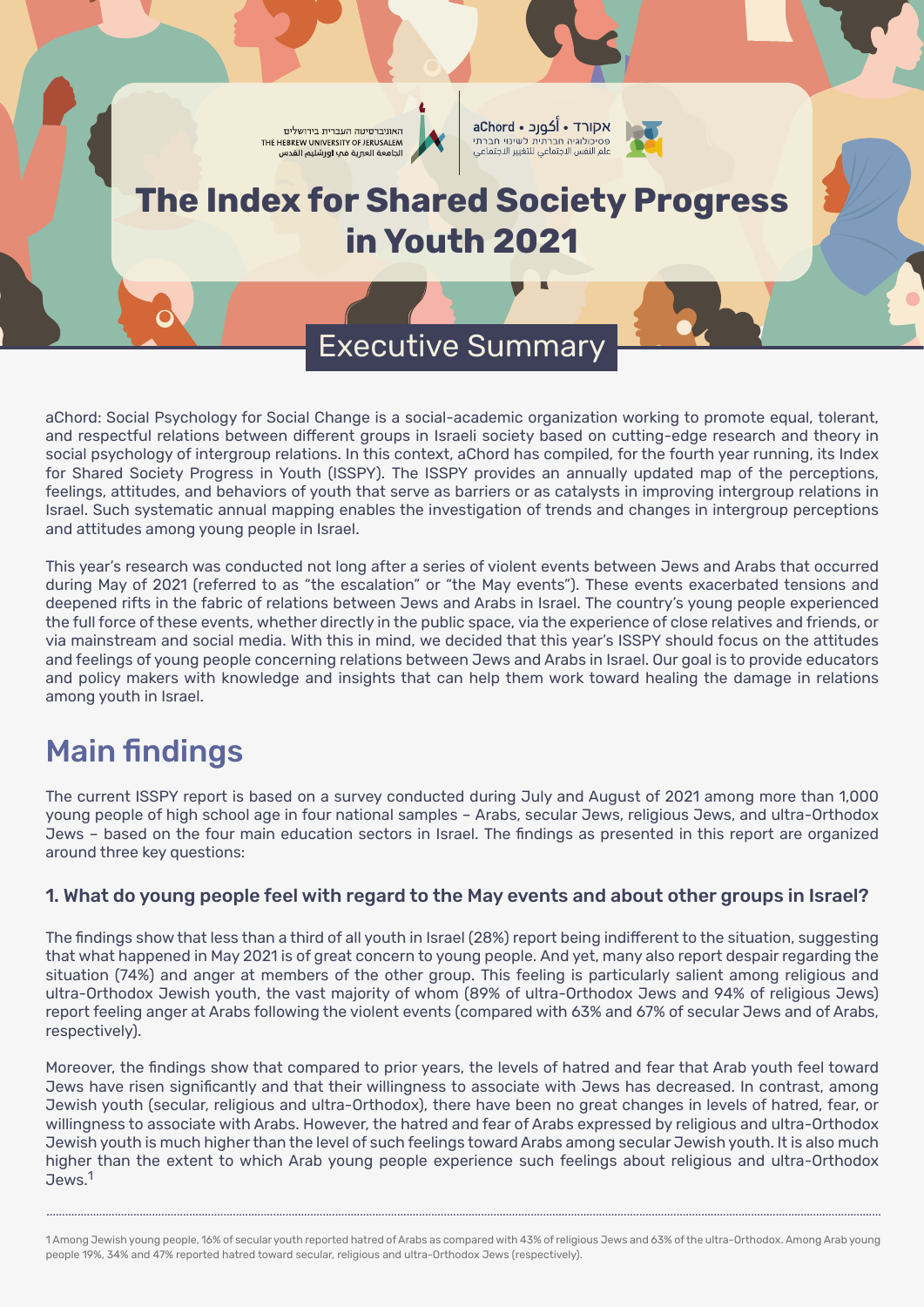## 2. How do young people think we should act in the context of Jewish-Arab relations?

More than half of secular Jewish and Arab young people support steps associated with the promotion of shared society in Israel: 62% of secular Jewish youth support creating shared spaces allowing open dialogue between Jews and Arabs; 78% of Arab youth and 59% of secular Jewish youth support promoting equality between the groups. In comparison, actions promoting boycotts of the other group or its exclusion from public spaces were deemed less desirable among all the young people surveyed. However, these actions were supported at a relatively higher level among ultra-Orthodox and religious Jewish youth as compared to Arab and secular Jewish youth (for example, 30% of ultra-Orthodox and 20% of religious Jewish youth supported segregation between Jews and Arabs in public spaces as compared with only 7% among secular Jewish or Arab youth).

Additionally, we found that, over the years, Arab youth feel less confident in their group's ability to influence their reality and society in Israel. This is alarming because a group that does not believe itself capable of influencing wider society may not even try to do so, and the absence of the group's voice from the public space may further damage its position in society.

#### Figure 1: A 4-year decline in the belief among Arab youth that their group can affect change in Israeli society

The belief among Arab youth that joint action by members of their group can influence the future of the country and of the society (Scale: 1=not at all, 6=very much; Mean participants response)



#### 3. What is the role of education for shared society in the schools?

Another troubling finding of this year's ISSPY was that, notwithstanding the centrality of the May events in the public's awareness as well as their long-term social consequences, a quarter of the respondents reported that their school did nothing to address the events. Another finding, attesting to the potential power of education for shared society in times of crisis, reveals that students who reported that their school promoted tolerance and respect for the other group during the crisis also reported higher empathy toward members of the other group, more desire to take action to improve hostile relations, and greater support for actions promoting a shared life.

Moreover, the findings of the ISSPY show that young people want their school to teach and engage with topics related to education for shared society. Indeed, our participants reported that they were interested in having their school address the subject more than it had done thus far<sup>2</sup>.